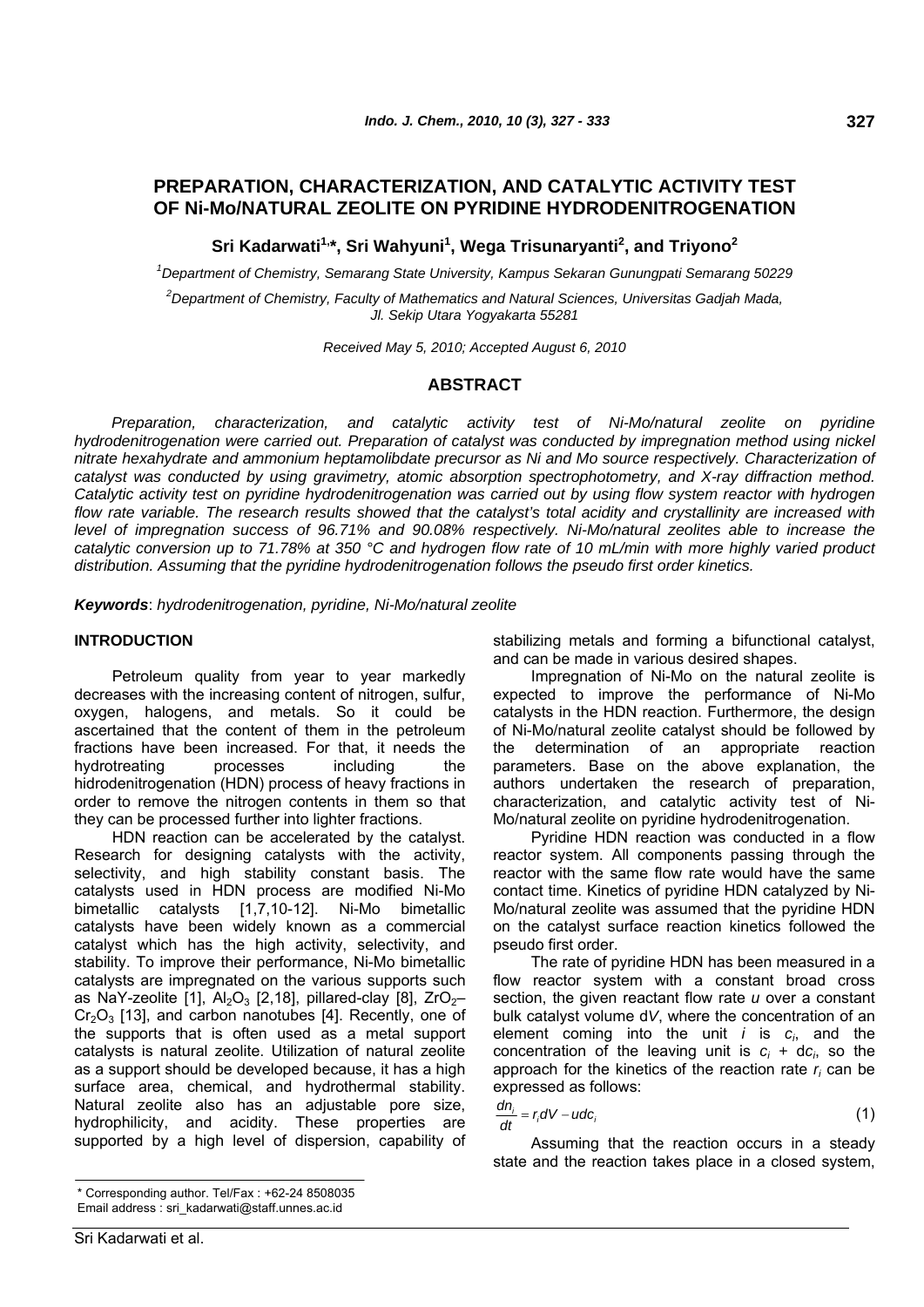the measurement of pyridine HDN reaction rate with Ni-Mo/natural zeolite catalysts using a flow reactor at a given time *t* can be done by using the equation as follow:

$$
k = \frac{u}{V} \ln \frac{c_0}{c} \tag{2}
$$

where rate constant  $k$  is the reduced pyridine,  $\mu$  is the reactant flow rate (mL/min), *V* is the volume of bulk catalyst ( $mL$ ), *c* and  $c<sub>0</sub>$  are respectively the concentration of reactant when exiting the reactor and concentration when entering the reactor, so that *u*/*V* can replace the *t* variable [3].

# **EXPERIMENTAL SECTION**

# **Materials**

This work consists of two main steps, they are preparation of catalyst and its activity test. Materials used in this preparation step were natural zeolite (PT. Prima Zeolita Yogyakarta) as support of active metals, aquabidest (Chemistry Lab.) for all solvation process, ammonium heptamolibdate  $(NH_4)_6M_0T_2Q_4.4H_2O$  (E. Merck) and nickel(II) nitrate hexahydrate  $Ni(NO<sub>3</sub>)<sub>2</sub>·6H<sub>2</sub>O$ (E. Merck) as Ni and Mo sources respectively. Hydrochloric acid HCl 37% (E. Merck) and ammonium chloride NH4Cl (E. Merck) were used in acid treatment in order to dealuminate and convert natural zeolite into Hnatural zeolite, respectively. Nitrogen, oxygen, and hydrogen (PT. Samator Gas) were used in the calcination, oxidation, and reduction process, respectively. In order to determine the total acidity of prepared catalyst by the gravimetric method,  $NH<sub>3</sub> 25%$ was used as adsorbate. Pyridine 99.5% (E. Merck) was used as feed on activity test of catalyst.

### **Instrumentation**

In the preparation step, 1 set of reflux, vacuum pump, oven Precision GCA Corp., analytical balance AND GR-200, porcelain crucible, sieve of 100 mesh, desiccator, calcination and / or reduction reactor, electric heater, 1 set of Buchner filter, and several equipments and glassware were used. In the characterization steps, AAS Perkin Elmer Aanalyst-100, FT-IR Shimadzu, and X-Ray Diffractometer Philips type X'pert were used, beside of flowable desiccators. HDN reactor, furnace type 21100, thermometer, regulator Matsunaga, flowmeter influx Caché, and product containers were used in the activity test step. The product was analyzed by using GC HEWLET PACARD 5890 series II and GC-MS SHIMADZU QP-2010S.

#### **Procedure**

## *Preparation and characterization of Ni-Mo/natural zeolite catalyst*

Precursor ammonium heptamolibdate  $(NH_4)_{6}Mo_{7}O_{24}.4H_{2}O$  and nickel(II) nitrate hexahydrate Ni(NO3)2.6H2O solution of 2:1 in weight ratio of Ni:Mo, in which the weight of metals were 1% of the weight of zeolite were prepared. Natural zeolite was dipped in  $Ni(NO<sub>3</sub>)<sub>2</sub>.6H<sub>2</sub>O$  solution so that entirely submerged. Mixture stirred slowly at room temperature for 12 h, then filtered and dried in an oven at ±110 °C, then weighed until constant. Impregnation had returned for a second metal  $(NH_4)_{6}Mo_7O_{24}.4H_2O$  solution by the same method so that resulting the Ni-Mo/natural zeolite catalyst [14]. Catalysts obtained then were calcined by flowing nitrogen, oxidized by oxygen, and reduced by hydrogen gasses. Characterizations of catalysts including acidity test, determination of crystallinity, and metal content were carried out respectively by using  $NH<sub>3</sub>$  and pyridine adsorption, XRD, and AAS.

### *Study on effect of hydrogen flow rate*

One gram of catalyst was inserted into the column reactor, subsequently inserted into the furnace reactor. Pyridine as the feed was inserted into the boiling flask and connected to the reactor column. Boiling flask was then connected with hydrogen gas. Furnace was heated to a temperature of 350 °C. Hydrogen gas flow rate was set 10 mL/min and feed vaporized and fed to a reactor. Product formed is passed through a cooling spiral that had been linked with a mixture of ice and salt. Products were collected for 60 min. Products were taken and put into a container product. The same step was repeated with variations of the hydrogen flow rate of 20, 30, and 40 mL/min with a catalyst that had been replaced. Products collected were analyzed using GC and GC-MS.

### **RESULT AND DISCUSSION**

### **Preparation of Ni-Mo/Natural Zeolite Catalyst**

Preparation of Ni-Mo/natural zeolite catalyst was conducted by impregnation method using precursor solution of Ni(II) nitrate hexahydrate and ammonium heptamolibdate impregnated alternately. The total mass of impregnated metals was 1% of natural zeolite. Impregnation process has been carried out during 12 h in the hope that all metals have been impregnated. After impregnation process, the catalyst was dried in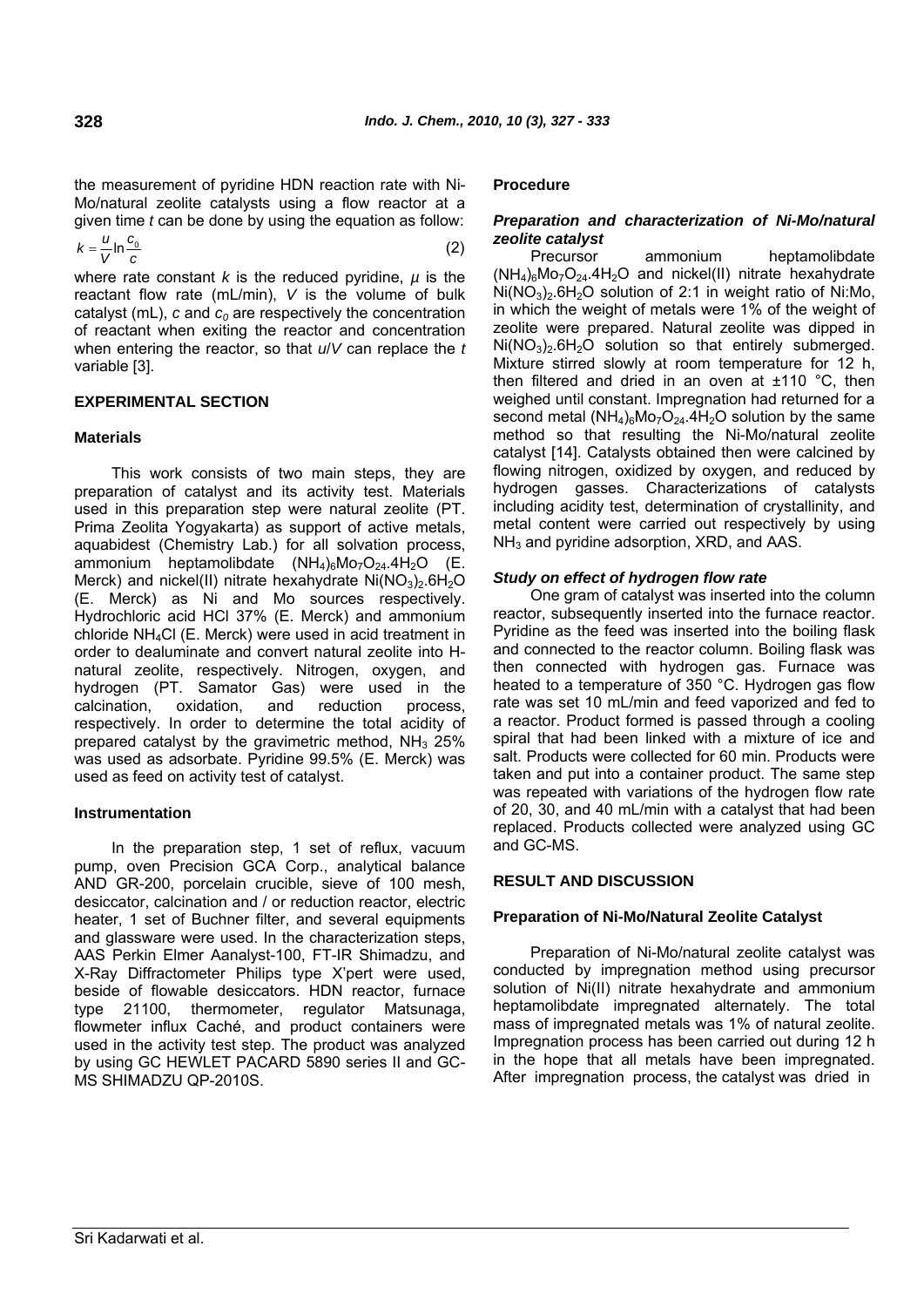|                       | <b>Table 1.</b> Catalyst's acidity by gravimetry method |                                                                                                               |  |  |  |  |
|-----------------------|---------------------------------------------------------|---------------------------------------------------------------------------------------------------------------|--|--|--|--|
| Solid catalyst        | Number of acid sites                                    | Number of acid sites                                                                                          |  |  |  |  |
|                       | (mmol ammonia/q)                                        | $(mmol$ pyridine/g)                                                                                           |  |  |  |  |
| H-natural zeolite     | 4.34                                                    | 0.97                                                                                                          |  |  |  |  |
| Ni-Mo/natural zeolite | 6.00                                                    | 1.50                                                                                                          |  |  |  |  |
| (a)                   |                                                         | by considering that Ni and Mo m<br>metals with d-orbital, which have<br>complexes with ammonia and pyrid<br>. |  |  |  |  |

**Table 1.** Catalyst's acidity by gravimetry method



order to lower water contents so that the catalysts can be pulverized into fine granules by a mechanical process. Calcination process has been done so that more equitable distribution of metals. It causes the Si/Al ratio on the surface is higher than the bulk which results in increased acidity of the catalyst.

Oxidation process had been carried out so that the impregnated elements were converted to oxides so that the non-metallic elements that are not expected to be impregnated can be released [5].

 $N_3N_2O_2$ ,  $xNH_3(s) + 2.5xO_2(g) \rightarrow 3NO(s) + 7N_2O_3(s) + xNO_2(g) + 1.5xH_2O(g)$ The  $NO<sub>2</sub>$  gas and water vapor will be carried and released with the flow of gas. Reduction process has been performed to convert metal oxides into metal [5].

 $NiO(s) + H<sub>2</sub>(g) \rightarrow Ni(s) + H<sub>2</sub>O(g)$ 

 $MoO<sub>3</sub> + 3H<sub>2</sub>(g) \rightarrow Mo(s) + 3H<sub>2</sub>O(g)$ 

# **Characterization of Ni-Mo/Natural Zeolite Catalyst**

### *Acidity test of Ni-Mo/natural zeolite catalyst*

Acidity test was conducted by ammonia and pyridine adsorption. Ammonia and pyridine were chosen as adsorbates because they are small molecules allowing them to be adsorbed not only on the surface but also in the zeolite channels. In addition, ammonia can also act as Lewis and Brønsted bases so that the total acidity can be determined well. Determination of acidity of the catalyst with pyridine used to determine the Lewis acid sites only, because pyridine can only act as a Lewis acid alone. The results of acidity test of zeolite and Ni-Mo/ natural zeolite with ammonia and pyridine adsorption are presented in Table 1.

Table 1 shows that the acidity of natural Ni-Mo/zeolite higher than the H-zeolite, which means that the impregnation of Ni-Mo metals in the natural zeolite increases the acidity of both the total acidity as well as Brønsted acid sites of catalyst. This can be understood

etals are transition the ability to form line ligands. So the metal acts as a Lewis acid (lone pair electron acceptors). Binding of ammonia or pyridine by transition metals is much greater than the natural zeolite acid sites for each metal can bind at least two molecules of ammonia or pyridine.

Acid character of the metal is a Lewis acid character, so that the addition of bimetallic Ni-Mo will increase the ratio of Lewis acid sites that play an important role in initiating pyridine sticking on catalyst. Delivery of the electron pair of N to metal clusters or delivery of protons by the Brønsted acid sites can initiate HDN reaction because both can reduce the electron density around the N atom so that becomes more positively charged thus decreasing ring's aromaticity (Fig. 1). Because the Brønsted acid-base interaction is weaker than of Lewis acid-base, then pyridine activated by a Lewis acid is more reactive. Besides of the distance of pyridine from the catalyst's surface is also shorter so it is more possible for the occurrence of HDN products on Lewis acid sites than the Brønsted acid sites.

### *Impregnated metal contents*

The impregnated metal contents have been determined by using atomic absorption spectroscopy (AAS). The results showed that Ni and Mo contents in natural zeolite respectively are 6447.67 ppm and 3002.8 ppm. Based on theoretical calculations of impregnated-Ni and -Mo contents are respectively 3333.3 ppm and 6666.7 ppm, which means the level of success with this impregnation method for Ni and Mo are respectively 96.71% and 90.08%. In the impregnation process, Ni was impregnated before Mo, so there is no competition of counterions. Theoretically, if it is studied from the metal content of salts, impregnation was undergone perfectly if only if the Ni/Mo ratio is 2. The test result showed that the ratio of Ni/Mo was 2.15. It can be seen that the ratio of Ni/Mo impregnation results are slightly higher than the theoretical one if the study from the metal content of the salts is considered. In this case, the ratio of Ni/Mo in each salt solution is not the only one factor determining of ratio of impregnated Ni/Mo. There are other factors that determine the ratio of impregnated Ni/Mo, namely the amount of Ni (II)-hepta molybdate formed the zeolite pore size, and the size of the metal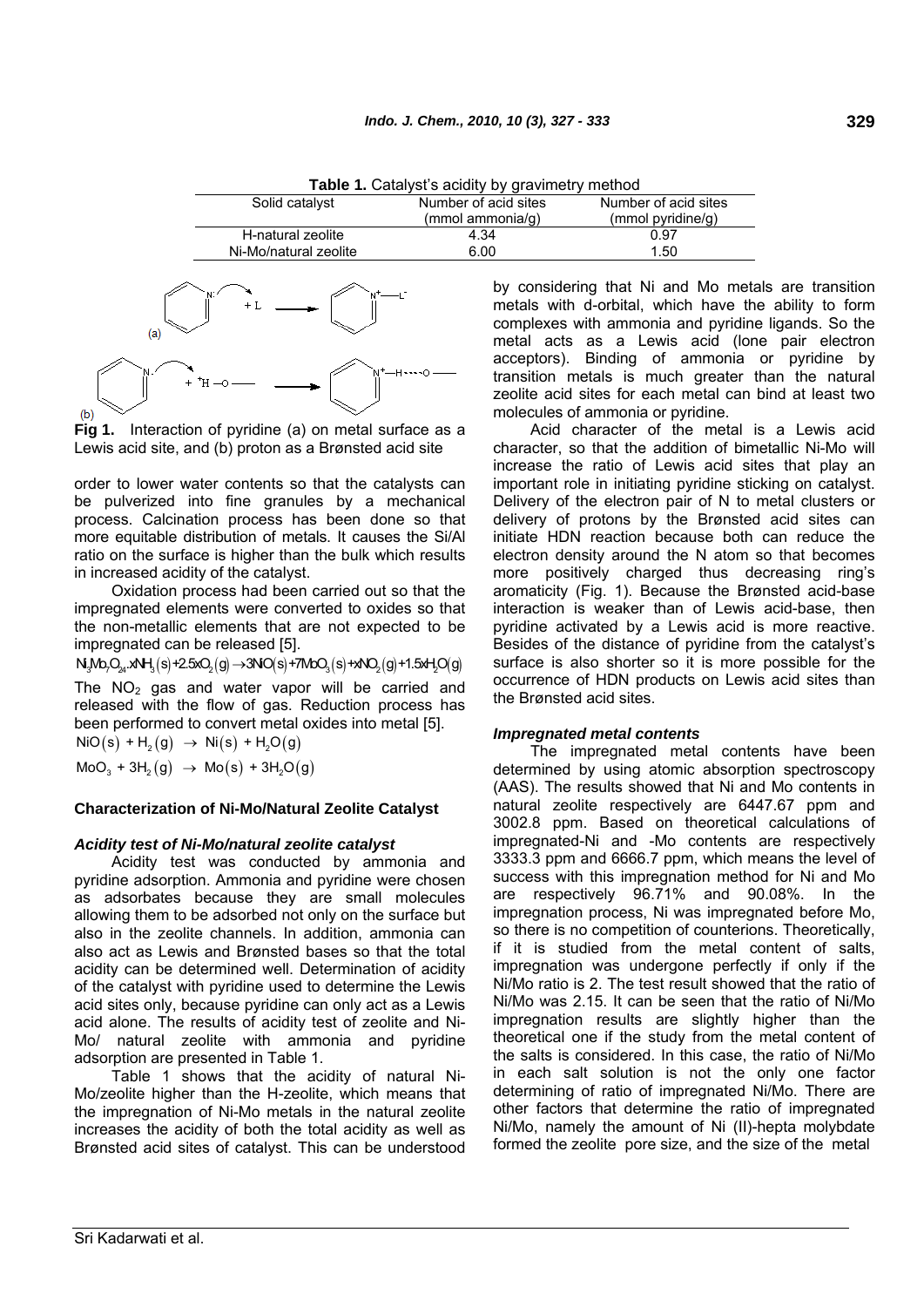

**Fig 2.** XRD patterns of (a) natural zeolite and (b) Ni-Mo/natural zeolite



**Fig 3.** FTIR spectra of (a) H-natural zeolite and (b) Ni-Mo/natural zeolite

cation or anion of impregnated metals. Molybdate anion is a bulky anion which is relatively more difficult to be impregnated to surface of zeolite than Ni cations, besides Mo only can be impregnated through adsorption method, while Ni occurs via cation exchange and adsorption methods.

It was found that the catalyst prepared by sequential impregnation of NiO and  $MoO<sub>3</sub>$  was more active [1] than the catalyst prepared by coimpregnation. Among the sequentially impregnated catalysts, the catalyst in which NiO deposited first followed by  $MoO<sub>3</sub>$ shows high HDN activity. TEM, FT-IR spectra of CO adsorption, and estimation of total sulfur of sulfide catalyst results clearly show that the NiO and  $MoO<sub>3</sub>$  are well dispersed over support on reverse order impregnated catalyst. The very low activity of coimpregnated catalyst is attributed to poor dispersion of metal oxides as well as due to the formation of stable stoichiometric oxide and aggregates of metal particle over the support surface.

#### *Crystallinity of catalyst*

To determine the crystallinity of catalyst, examination by XRD was conducted. The result can be shown by Fig. 2. Based on Fig. 2, it is generally seen that the base line of diffractogram of H-natural zeolite is still widening, especially in the range of 0.0-30 degrees, while for Ni-Mo/zeolite more subtle. This shows that in general the crystallinity of Ni-Mo/natural zeolite is higher than natural zeolite, which means that the impregnation of metals can increase the crystallinity of zeolite. Ni and Mo as active metals have a tendency to form crystalline structures, while non-metallic elements tend to form an amorphous structure. So the replacement of elements of H-zeolite with bimetals Ni-Mo can absolutely increase the crystallinity of zeolite.

Form Fig. 2 also can be seen the existence of the intensity shift between first and second peak before and after impregnation. Third peak of Ni-Mo/zeolite has a different appearance of 2θ from H-zeolites. This is attributable to the strengthening of the intensity at  $2\theta =$ 6.419° as a result of interference with signals of Ni-Mo. Whereas the FWHM of the corresponding main peak did not differ significantly. It means that the crystal size does not change significantly.

On diffractogram of Ni-Mo/natural zeolite, the peak of Ni disappears, while the Mo's one appears with vey low intensity. This data was contradictive with AAS analysis results. It can be shown from the AAS analysis result that Ni and Mo contents in Ni-Mo/natural zeolite catalysts are almost as much as loaded. This indicates that, the form of Ni especially in catalysts is in oxided form, instead of the metal form. The absence of Ni peak in catalyst's diffractogram indicates that loaded Ni in catalysts is in any amorphous forms.

It has been shown that change in natural zeolite crystal structure as a result of impregnation with anions was small. It also undergone in such research [6]

#### **Analysis of FT-IR Spectra**

The result of FT-IR analysis of H-zeolite and Ni-Mo/zeolite before and after pyridine adsorption is presented in Fig. 3. It can be shown that the impregnation of Ni-Mo metals on zeolite resulted in narrowing of the peak at  $3425$  cm<sup>-1</sup> indicating that a Brønsted acid site is reduced significantly. This decrease in Brønsted acid sites due to the exchange of protons with impregnated metal cations, in this case is Ni. Other evidence showing the decline in the number of Brønsted acid sites are weaker absorption peaks at  $2276.00 - 2499.75$  cm<sup>-1</sup> which is region of pyridine adsorption by zeolite. Absorptions at wave numbers between 300  $cm^{-1}$ -2100  $cm^{-1}$  is significantly reduced which may indicate the changes in the orientation of -OH bond as a result of the introduction of metal Ni and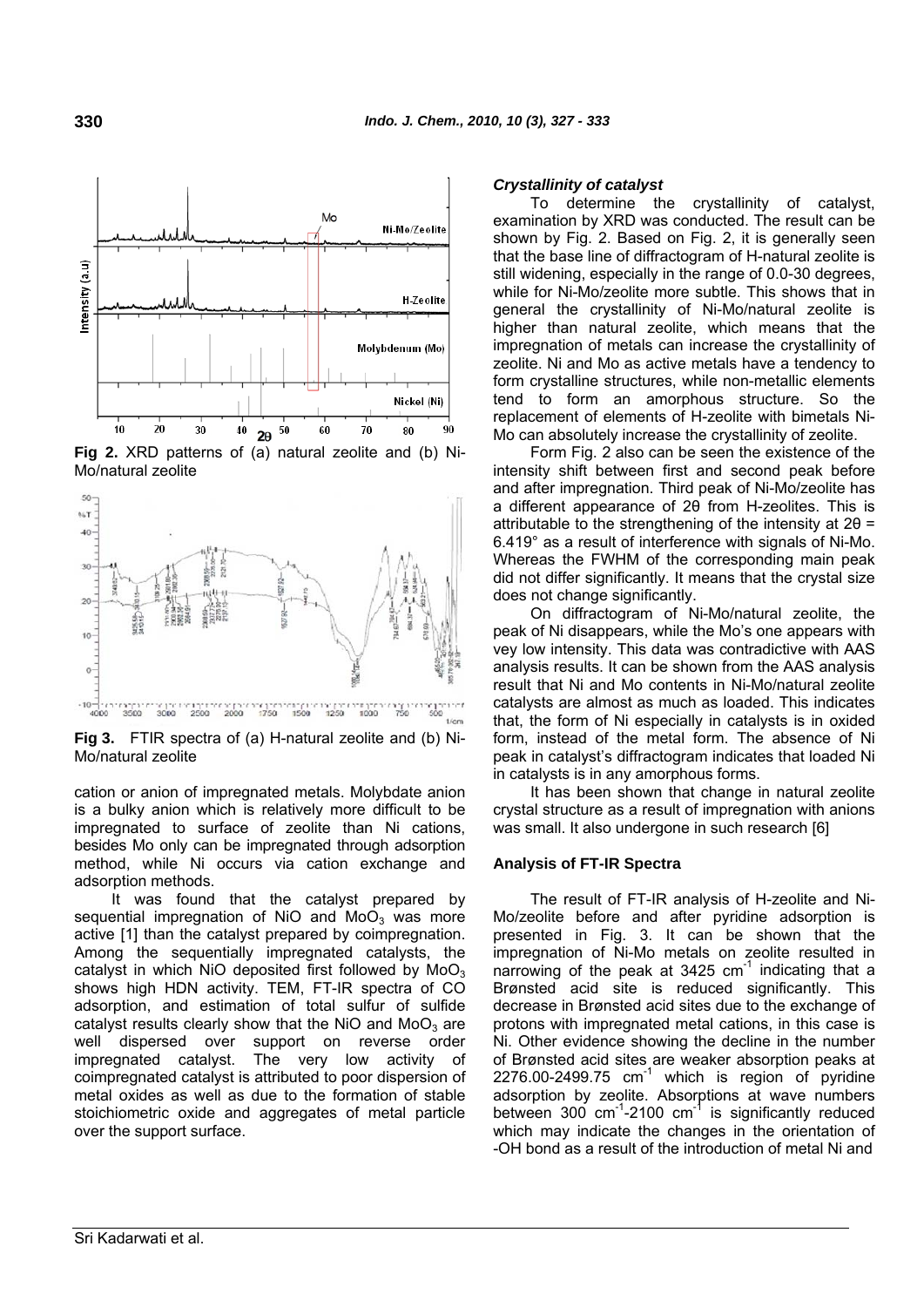| $-$ 0.000 $-$ 0.000 $-$ 0.000 $-$ 0.000 $-$ 0.000 $-$ 0.000 $-$ 0.000 $-$ 0.000 $-$ |                        |                |                     |  |  |
|-------------------------------------------------------------------------------------|------------------------|----------------|---------------------|--|--|
| Retention                                                                           | Identified compound by | Retention time | Identified compound |  |  |
| time (min)                                                                          | GC-MS                  | (min)          | by GC-MS            |  |  |
| 3.07                                                                                | unidentified           | 4.64           | n-hexsane           |  |  |
| 3.14                                                                                | iso-butane             | 4.76           | unidentified        |  |  |
| 3.21                                                                                | unidentified           | 4.91           | unidentified        |  |  |
| 3.28                                                                                | unidentified           | 5.03           | Methyl-cyclopentane |  |  |
| 3.44                                                                                | iso-pentane            | 5.66           | unidentified        |  |  |
| 3.57                                                                                | unidentified           | 5.82           | pyridine            |  |  |
| 4.13                                                                                | unidentified           | 8.17           | unidentified        |  |  |
| 4.30                                                                                | methyl-pentane         |                |                     |  |  |

**Table 2.** Identification of chromatogram of compounds in *n*-hexane trapper

**Table 3.** Peak width of GC chromatogram as gas trapping result at 350 °C without catalyst, zeolite-catalyzed, and Ni-Mo/zeolite-catalyzed with flow rate of hydrogen of 10 mL/min.

| Detected components | <b>Retention time</b> | Area $(\%)$ |           |               |
|---------------------|-----------------------|-------------|-----------|---------------|
| by GC-MS            | (min)                 | uncatalyzed | H-zeolite | Ni-Mo/zeolite |
| unidentified        | 3.07                  |             | 0.004     | 0.038         |
| iso butane          | 3.14                  |             | 0.018     | 0.346         |
| unidentified        | 3.21                  |             |           | 0.255         |
| unidentified        | 3.28                  |             |           | 0.044         |
| iso pentane         | 3.44                  |             | 0.007     | 0.314         |
| unidentified        | 3.57                  |             |           | 0.049         |
| unidentified        | 4.13                  |             | 0.008     | 0.081         |
| unidentified        | 4.76                  |             |           | 0.014         |
| unidentified        | 4.91                  |             |           | 0.019         |
| unidentified        | 5.66                  |             | 0.006     | 0.046         |
| pyridine            | 5.82                  | 0.258       | 0.098     | 0.924         |
| unidentified        | 8.17                  |             |           | 0.042         |

Mo in the zeolite crystal system. The decreasing of -OH absorption peak which means the decrease in acidity of the catalyst is very contradictory to acidity test. Thus we can conclude that the decrease in -OH absorption peak occurs due to the conversion of Brønsted acid sites into Lewis acid sites.

### **Activity Test of Ni-Mo/Natural Zeolite Catalyst**

Pyridine HDN reaction is a reaction involving two reactants, namely pyridine and hydrogen. Reaction order is determined by two components. In order to make the analysis becomes much easier, one of components is fixed, in this case is the feed of pyridine, so that the expected reaction is a reaction of first order (pseudo first order) using hydrogen flow rate as the carrier gas.

### **Analysis of Reaction Products**

Analysis of results was conducted qualitatively to prove the existence of HDN products and quantitatively for the determination of reaction kinetics.

#### *Qualitatively analysis*

GC data plot with GC-MS chromatogram successfully identify the six components of the 15 peaks that appear. Nine unidentified peaks due to weak intensity, that's can be shown at Table 2. GC chromatogram data for traps gases produced three successive peaks in the order of greatest intensity is at a retention time of 4.64, 5.03, and 4.30 min. From these data we can conclude that the largest component of the trap is n-hexane, while methylcyclopentane and 2-methyl-pentane is a component of impurities. Thus the appearance of three peaks at the retention time is assumed as a component of the trap n-hexane, so it does not need to be taken into account.

Pyridine HDN product gas fraction which catalyzed Ni-Mo/zeolite more diverse than the HDN product with zeolite catalyst, that's can be shown at Table 3. This fact indicates that the metallic Ni-Mo impregnation led to conversion of some of Brønsted acid sites into Lewis acid sites. Pyridine intermediates activated acid on Lewis acid sites different than those activated by Brønsted acids, both in terms of bond length (distance) pyridine-surface, the polarity of the ring clusters, the charge of each atom in the pyridine ring. Due to these differences lead to different mechanisms with different results. So on with the pyridine HDN catalysts will Ni-Mo/zeolite a more diverse product obtained from the pyridine HDN product with zeolite catalyst without the metal.

In the activity test by varying the hydrogen flow rate, generally the components with low boiling point is detected at any flow rate, only at a flow rate of 40 mL/min numbers of components detected are slight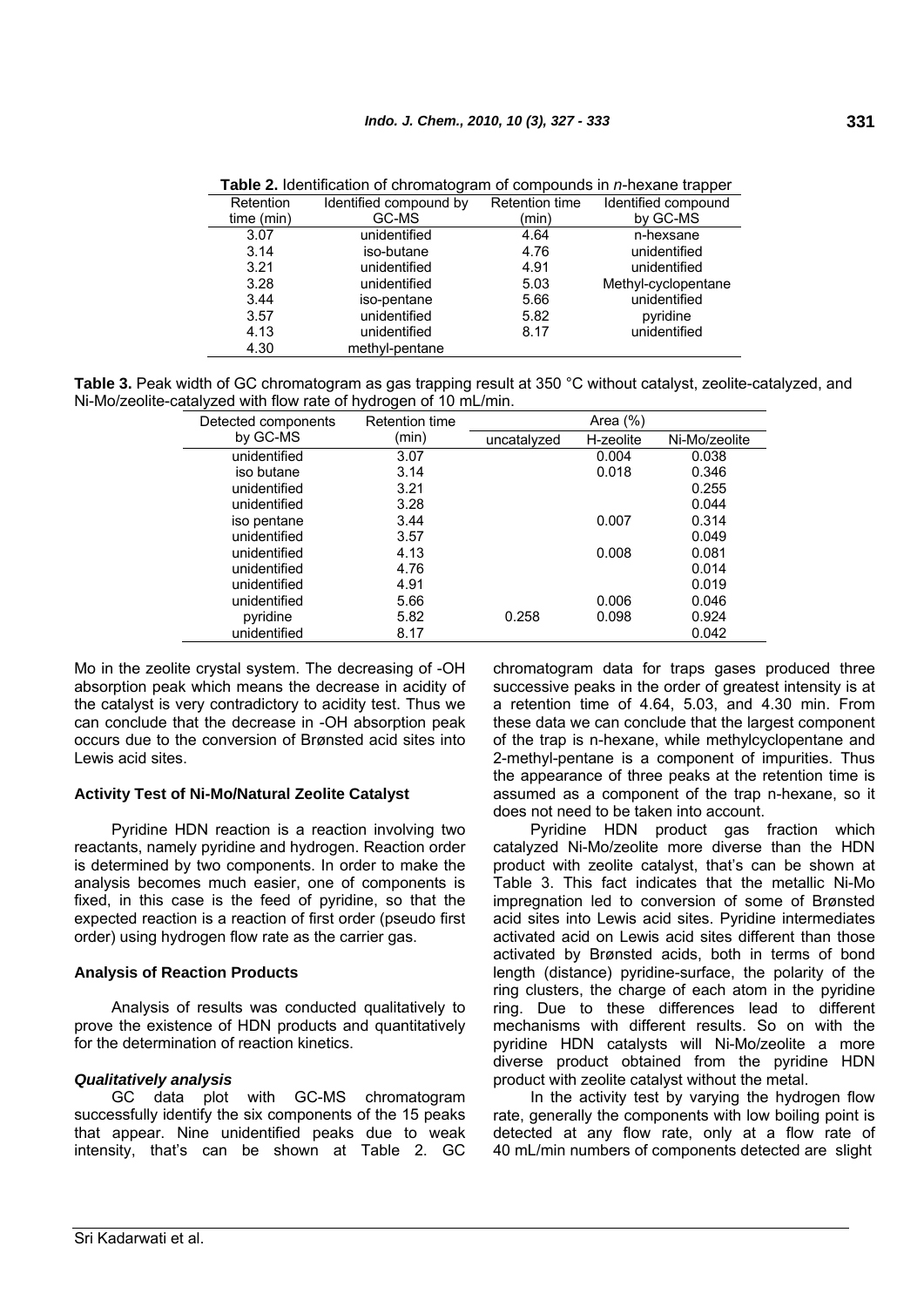

**Figure 4.** Disproportionation mechanism of piperidine in pyridine HDN



**Figure 5.** Approximation of rate constant value of pyridine HDN at 350 °C

compared to the others. This is due to its large flow rate causes the contact time between the reactants with the catalyst surface to be relatively short thereby reducing the formation of byproducts. Byproducts can be produced if there is a reaction between the products, the intermediates and products, and between intermediates.

If the reaction took place involving only hydrogen and pyridine HDN, the products produced should be a hydrocarbon with five atoms C i.e. pentane, isopentane or benzene. The presence of isobutane which is a hydrocarbon with four C atoms clearly shows there has been continued due to the formation of cleavage reactions of reactive intermediates.

#### *Quantitative analysis*

Impregnation of Ni-Mo in the zeolite increased significantly the products of pyridine HDN. This is due to the both metals Ni and Mo increase the amount of Lewis acid sites on zeolite significantly. By increasing the number of Lewis acid sites on the surface then sticking pyridine on catalyst increases. d-Bands of transition metal encourage a more stable chemisorption, so the intermediates activated-pyridine by Lewis acids in formation of products are more stable. High stability of intermediate products would increase the quantity of HDN because of the probability for reaction with other substrates increases. Whereas for the zeolite catalyst, the formation of more intermediates is due to proton attack of the Brønsted acid sites that are relatively weak

bonds, so resulting intermediates form a distance relative to the surface so that the probability of occurring HDN reaction is relatively low.

#### **Evaluation of Rate Constant**

Pyridine was believed to be the simplest model molecule to study hydrodenitrogenation (HDN). Although the network of reactions taking place in the HDN of pyridine is now well understood, the study of the kinetics of the HDN of pyridine proved to be extremely difficult. The reason for this difficulty is the occurrence of a side reaction of piperidine, the first intermediate in the HDN of pyridine. Two piperidine molecules disproportionate to N-penthylpiperidine and ammonia as shown in Fig. 4 [16]**.**

Study aimed at developing a kinetic model for the hydrodenitrogenation (HDN) of pyridine [9] dealed with the selectivity of piperidine, one of the products obtained from the HDN of pyridine and with the conversion of pyridine to piperidine. Kinetic parameters were estimated from the results of the experimental data obtained from literature sources where the reactions were carried out in a trickle-bed reactor in the liquid phase over several catalysts at some temperatures. POLYMATH 5.0 software was used to solve the proposed first-order model.

Study on reaction kinetics shows the differences in the intrinsic properties of the active site of different catalysts. Basically, studies on the kinetics of the reaction can define two parameters, reaction rate constant which include the number of sites, and adsorption equilibrium constants that do not depend on the number of sites but on the quality of the active site [15]. In the case of single ring heterocyclic compounds such as pyridine, the kinetics of the reaction proceeds through several stages which have their own pace and have different degrees of contribution to the overall rate.

It has been shown that the HDN products are not a single compound but multicomponents. These facts indicate that the mechanism of the reaction on the catalyst surface is not singular too. In order to determine the HDN reaction rate constant, in this study it was assumed that only sticking pyridine on the catalyst surface which determines the reaction order, while dissociative hydrogen adsorption on the catalyst surface is constant considerably.

It is undeniable that the sticking pyridine may occur at the metal's or zeolite's sites, and also can occur on Lewis and Brønsted acid sites. Differences of sticking at different sites leads to the formation of different intermediates and lead to different products. Products that have not desorbed is possible to engage the side reaction with the intermediates, as shown as